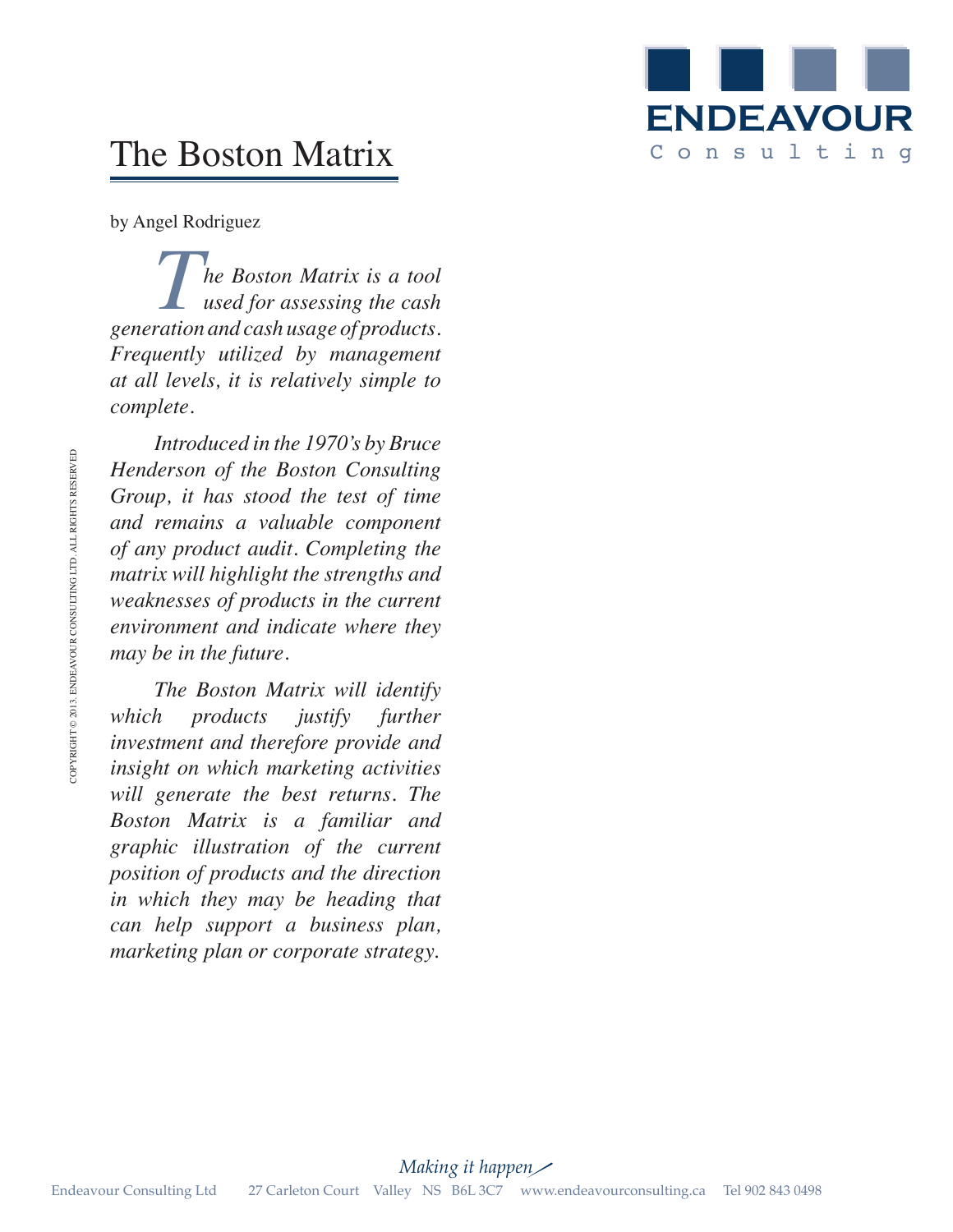

## The Boston Matrix

The Boston Matrix, devised by the Boston Consulting Group in the 1970's, is used to assess the cash usage and cash generation of products by measuring their share in the market and the growth rate of that market. By assessing the position of products against that of the competition, valuable information can be gained to make strategic decisions for future marketing activity.

The matrix has four quadrants: Problem Children, Stars, Cash Cows and Dogs as shown in *Figure 1*. They are based on the "Market growth rate" (that will require increased investment for any increase in market growth) and the "Relative market share" (that will increase earnings as market share increases). At any given moment in time a product resides in one of the four quadrants represented as a square - the size reflects the amount of cash generated. If we were to consider a successful product through the Product Life Cycle, the location of the square "progresses" through the matrix as shown by the arrow. Children, Stars. Cash Cows and Dogs as<br>
shown in Figure based on the lighter than average cash, at least break<br>
"Market growth rate" (that will require even or making some profit. As the must<br>suggest investment for any in

Measuring the relative Market Share and Market Growth Rate for a product enables completion of the matrix. Caution is advised against completing the matrix on impulse, as there is a tendency to portray a more positive outlook than may be the case. A brief summary of each quadrant is provided to describe which products they would contain.

### *PROBLEM CHILDREN.*

This is where new products reside, and where the greatest risk and rewards may be. There is clear evidence of market growth and as yet there is little or no market share. These are cash hungry products and any investment should be well researched. They

need constant attention or else they risk becoming a Dog. These products have low market share in a fast growing market and therefore generate modest cash. Problem Children are often referred to as "Question Marks" to better reflect the true potential of products in this quadrant.

#### *STARS*

Stars are cash hungry products in a fast growing market that have a relatively high market share. They are also generating higher than average cash, at least breaking even or making some profit. As the market growth rate inevitably slows they will become Cash Cows. However, if they fail to keep their market share as the market growth rate slows they also risk becoming Dogs.

#### *CASH COWS*

Cash Cows generate the highest levels of cash. They will previously have been in other quadrants and now need less investment. The market growth rate may be zero, yet if they retain their relative market share they remain cash cows, or also risk becoming Dogs. This is where the cash is generated for investing in other products in the portfolio.

#### *DOGS*

Soon to be discontinued products reside here. With low cash generation and little or no market growth rate there is little justification for investment. Unless these products demonstrate clear potential for further cash generation, they should be removed from the portfolio before making a loss. Any resources they consume are reallocated to the remaining quadrants.

For a portfolio of products each would have its own square, location, colour and size plotted on the same Boston Matrix.